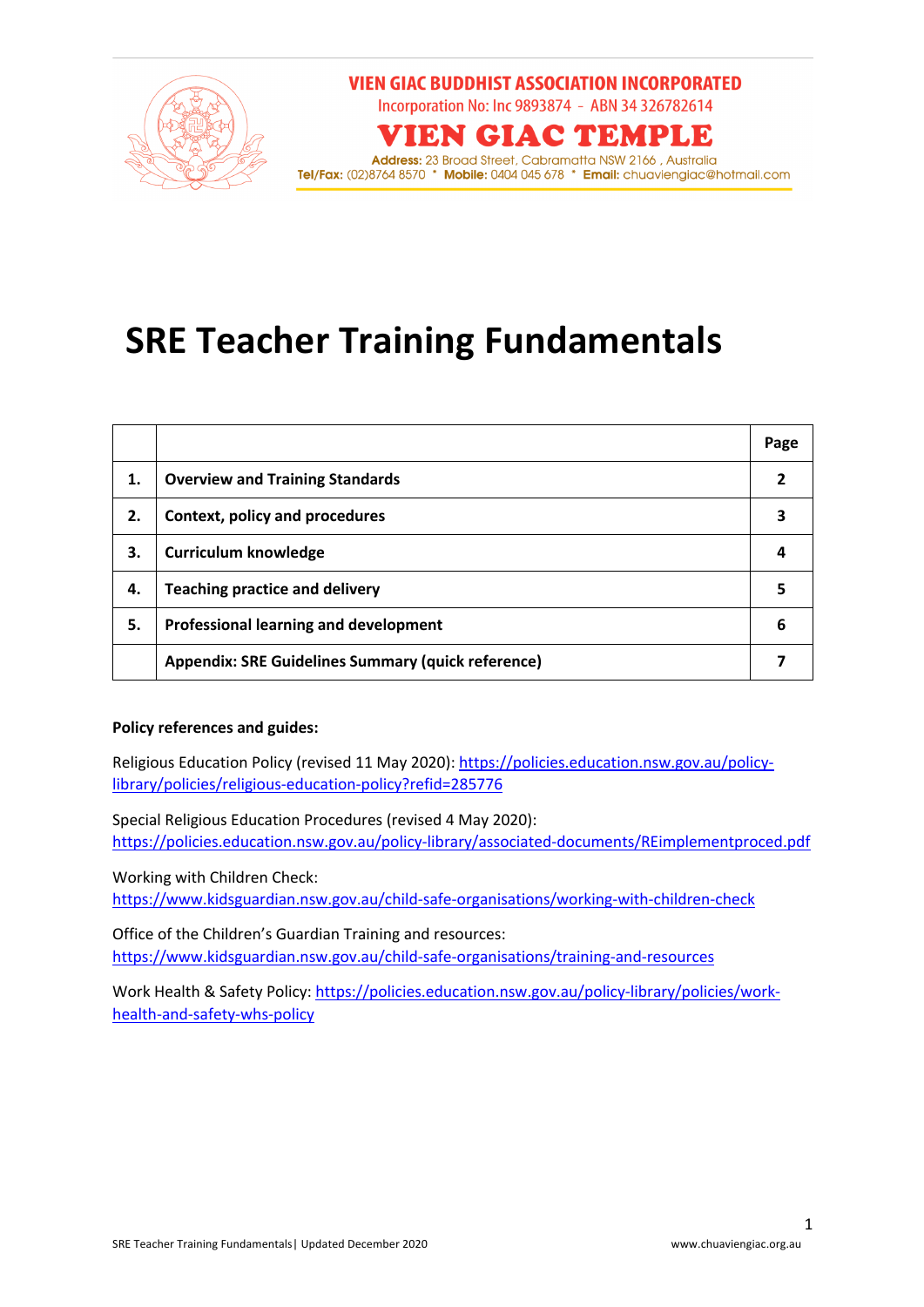### **1. Overview and Training Standards**

All Special Religious Education (SRE) approved providers need to ensure that all SRE teachers have access to basic training standards.

These standards include the following:

- Understanding the history of SRE in NSW and the role of the SRE teacher
- Discussing the Special Religious Education Procedures, Code of Conduct, Child Protection and WWCC requirements
- Understanding school protocols
- Planning for and implementing effective teaching and learning
- Creating and maintaining supportive learning environments
- Reviewing, reflecting and assessing personal feedback
- Engaging in professional training and ongoing learning

Our Teacher Training Fundamentals organises these standards into four domains:

- Context, policy and procedures
- Curriculum knowledge
- Teaching practice and delivery
- Professional learning and development

These Teacher Training Fundamentals represent a minimum standard of training. This training is intended as basic entry level for those new to SRE and is accompanied by a 2-day Teacher Training program developed by Viên Giác Buddhist Association (VGBA). All SRE Teachers are also given a Teacher Manual to support their training and for later reference as required.

We support a culture of ongoing professional learning and development among our SRE teacher community and offer guidance and support for ongoing teacher development.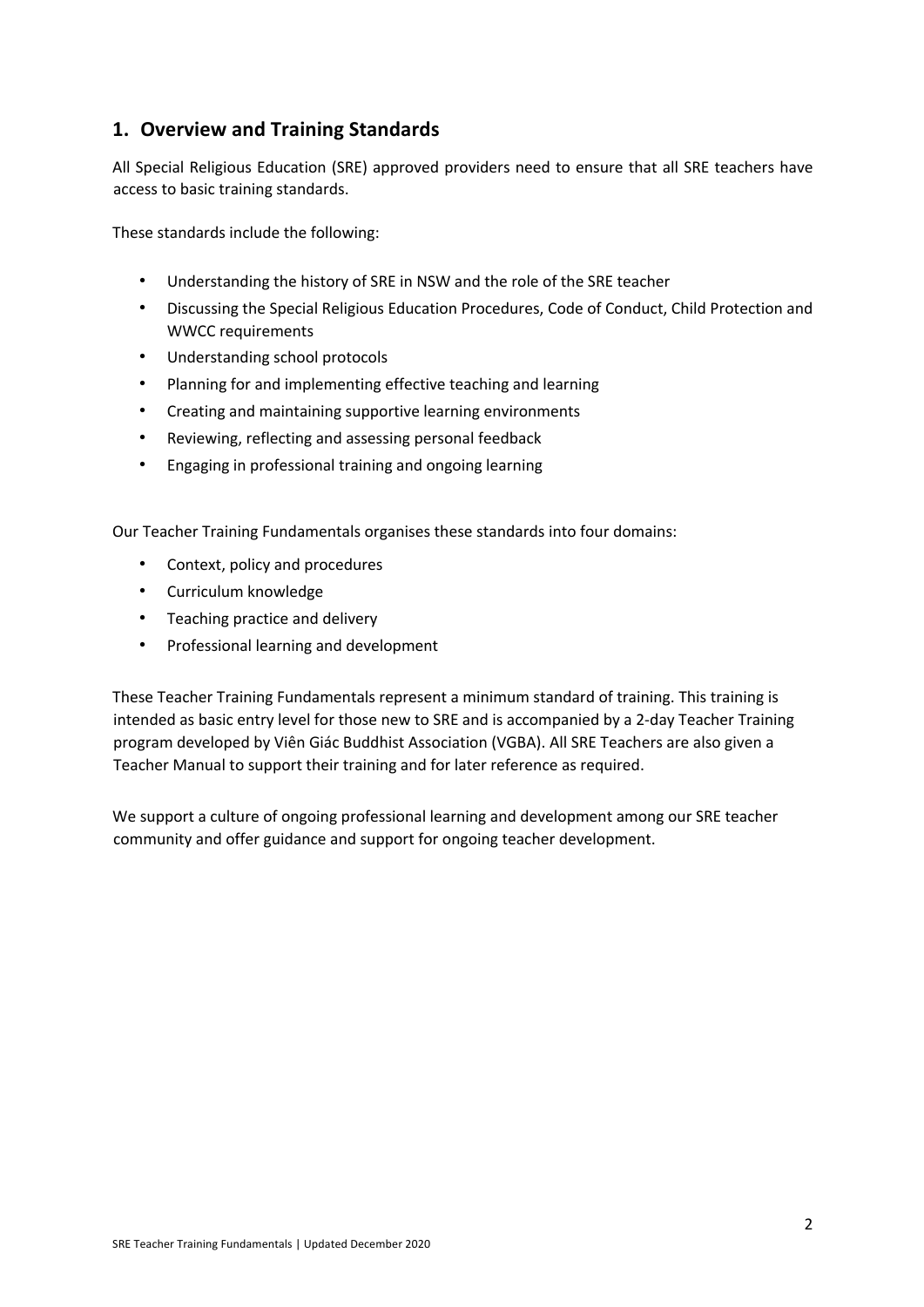### **2. Context, policy and procedures**

SRE teachers are required to be aware of all legislation, policies, procedures and work related to the role. This includes awareness of the context of Special Religious Education in public schools, the role and expectations for SRE teachers and adherence to the Department of Education SRE Code of Conduct.

The VGBA Child Safety Policy and Code of Conduct outlines our policies and procedures with regard to child protection, guided by the Child Safe Standards adopted by the NSW Government. Any of our staff who participate directly in activities with children and young people (including SRE teachers) must complete initial and ongoing training, which may include eLearning courses provided by the Office of the Children's Guardian.

Our teacher training in context, policy and procedures covers the following Learning Outcomes:

| <b>Learning Outcomes</b>                                                                                     | <b>Notes &amp; Resources</b>                                                     |
|--------------------------------------------------------------------------------------------------------------|----------------------------------------------------------------------------------|
| 1. Introduction to SRE Education                                                                             |                                                                                  |
| 1.1 Awareness of SRE and the school curriculum                                                               | <b>Religious Education Policy</b>                                                |
| 1.2 Understand role and expectations of SRE teachers in a<br>public school context                           | <b>VGBA Teacher Manual</b>                                                       |
| 1.3 Discuss SRE Code of Conduct, and responsibilities of an<br>approved SRE provider (ref. Annual Assurance) | SRE Guidelines in VGBA Teacher<br>Authorisation Process (summary in<br>Appendix) |
| <b>1.4 Review</b> Special Religious Education Procedures and<br>understand its contents                      | <b>Special Religious Education Procedures</b>                                    |
| Child protection, safety & mandatory reporting<br>2.                                                         |                                                                                  |
| 2.1 Review Child Safety policy and Code of Conduct                                                           | VGBA Child Safety Policy & Code of<br>Conduct                                    |
| 2.2 Complete Dept of Education child protection and<br>mandatory reporting training (ANNUALLY)               | <b>VGBA Teacher Authorisation Process</b>                                        |
| 2.3 Review and check compliance with WWCC obligations                                                        | <b>Working with Children Check</b>                                               |
| 2.4 Understand the safety of the teacher in a WHS context                                                    | <b>Work Health &amp; Safety (WHS) Policy</b>                                     |
|                                                                                                              |                                                                                  |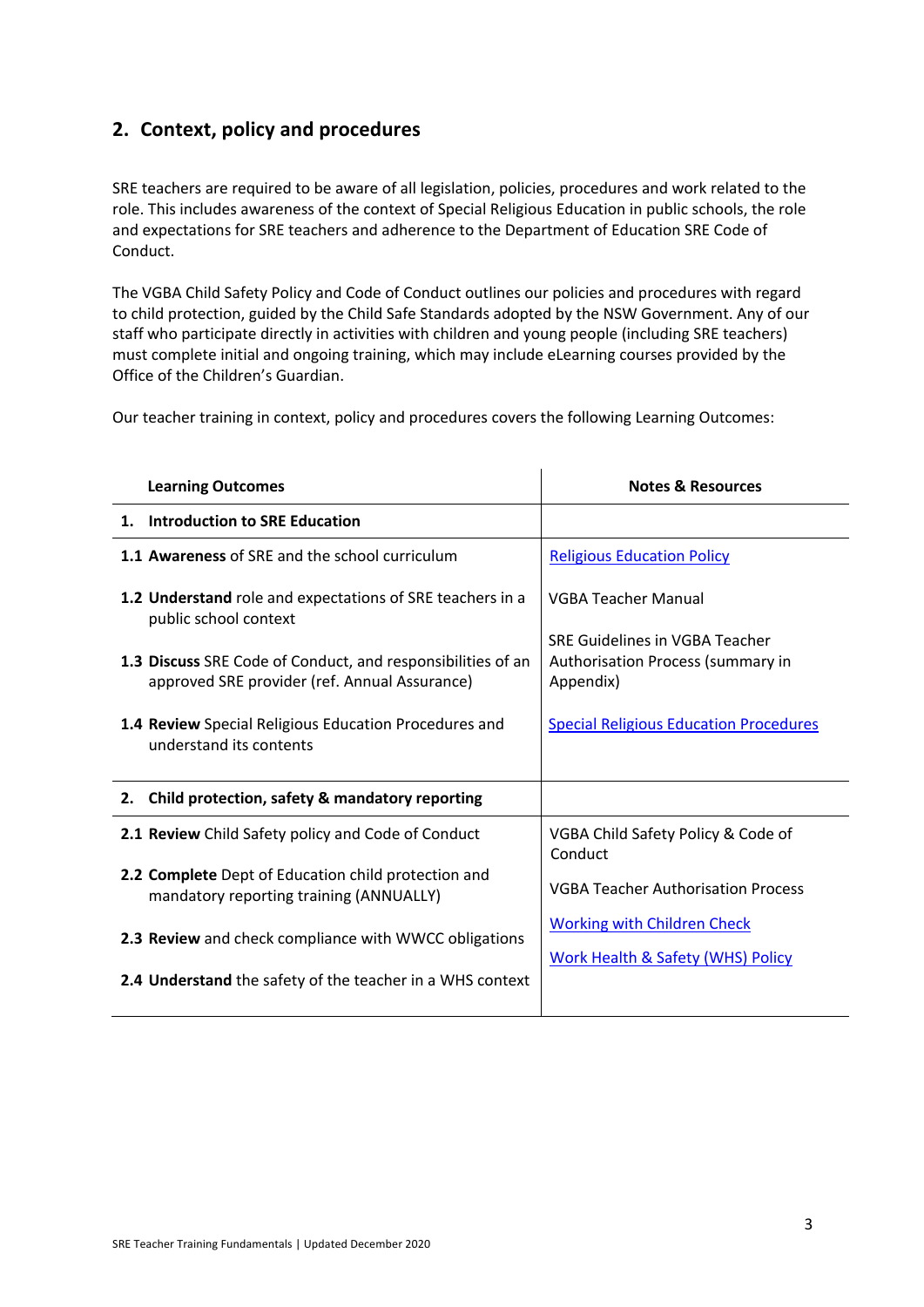#### **3. Curriculum knowledge**

At Viên Giác Buddhist Association (VGBA) our curriculum has been specially developed, tailored and approved for teaching at stages 1, 2 and 3 in primary schools. SRE teachers must be familiar with the content and structure ('Scope and Sequence') of the curriculum and understand why it is designed like this.

SRE teacher training also covers core skills for behaviour management in the SRE classroom, taking into account the particular context and challenges of this environment.



| <b>Learning Outcomes</b>                                                   | <b>Notes &amp; Resources</b>                 |
|----------------------------------------------------------------------------|----------------------------------------------|
| <b>Introduction to SRE Education</b><br>З.                                 |                                              |
| 3.1 Discuss what we're doing and why we're doing it                        | VGBA SRE Curriculum Scope & Sequence         |
| 3.2 Review our curriculum structure and content                            |                                              |
| 3.3 Explore and discuss differences between Stage 1, 2<br>and 3 curriculum |                                              |
| 4. Behaviour and classroom management                                      |                                              |
| 4.1 Discuss child development, milestones and link to<br>curriculum        | VGBA SRE Curriculum Scope & Sequence         |
|                                                                            | <b>VGBA Teacher Manual</b>                   |
| 4.2 Identify behaviour management techniques for                           |                                              |
| primary school students                                                    | <b>Classroom Management in SRE (Nan Tien</b> |
|                                                                            | Temple resources)                            |
| 4.3 Discuss and role play scenarios for classroom                          |                                              |
| behaviours and management strategies                                       | 4 Steps to Effective Classroom               |
|                                                                            | Management in SRE (Youthworks blog)          |

Our teacher training in curriculum knowledge covers the following Learning Outcomes: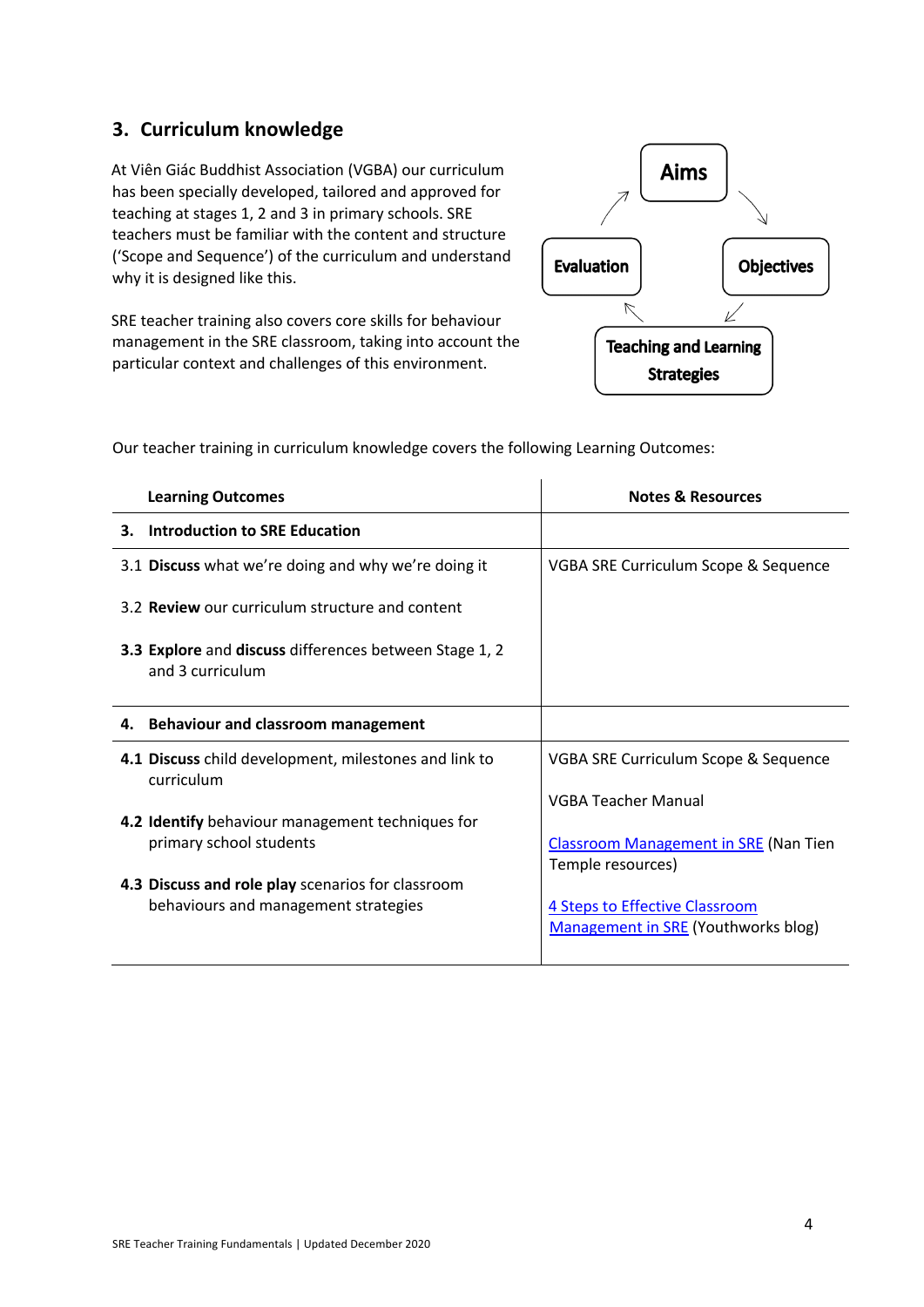### **4. Teaching practice and delivery**

Once familiar with the curriculum, SRE teachers need to know how and when to teach it as part of the SRE program. Teachers will consider how to work with different types of learners, and how to plan and prepare for lessons using the curriculum provided.

Teachers will have opportunities to discuss the basic structure of a lesson, to practice delivering an example lesson and hear feedback from peers so that they can learn and make changes as needed.



Our teacher training in teaching practice and delivery covers the following Learning Outcomes:

| <b>Learning Outcomes</b>                                                                                                                                                                                                                                                                     | <b>Notes &amp; Resources</b>                                                                                                                                         |
|----------------------------------------------------------------------------------------------------------------------------------------------------------------------------------------------------------------------------------------------------------------------------------------------|----------------------------------------------------------------------------------------------------------------------------------------------------------------------|
| <b>Lesson planning</b><br>5.                                                                                                                                                                                                                                                                 |                                                                                                                                                                      |
| 5.1 Identify different components of a program, lesson<br>and unit of work                                                                                                                                                                                                                   | VGBA SRE Curriculum Scope & Sequence                                                                                                                                 |
| 5.2 Consider how to engage learners with diverse needs<br>(visual, pace etc)<br>5.3 Plan an SRE class, using the curriculum documents<br>5.4 Prepare resources for a class                                                                                                                   | Collaborative workshop option -<br>brainstorm lesson ideas with peers<br>Social media policy (Teacher Manual)<br>IWB & digital projectors policy (Teacher<br>Manual) |
| 6. Lesson structure and delivery                                                                                                                                                                                                                                                             |                                                                                                                                                                      |
| 6.1 Discuss basic structure of a lesson (introduction, body,<br>conclusion), and reasons for structure (e.g. chanting<br>and/or breathing techniques in first 10 mins helps with<br>focus and engagement in the rest of the session)<br>6.2 Practice delivering an example lesson with peers | VGBA SRE Curriculum Scope & Sequence<br>and VGBA SRE Curriculum Overview<br>Collaborative workshop option -<br>delivering example lesson activities to<br>peers      |
| 6.3 Listen to feedback on teaching delivery and consider<br>changes for next lesson                                                                                                                                                                                                          |                                                                                                                                                                      |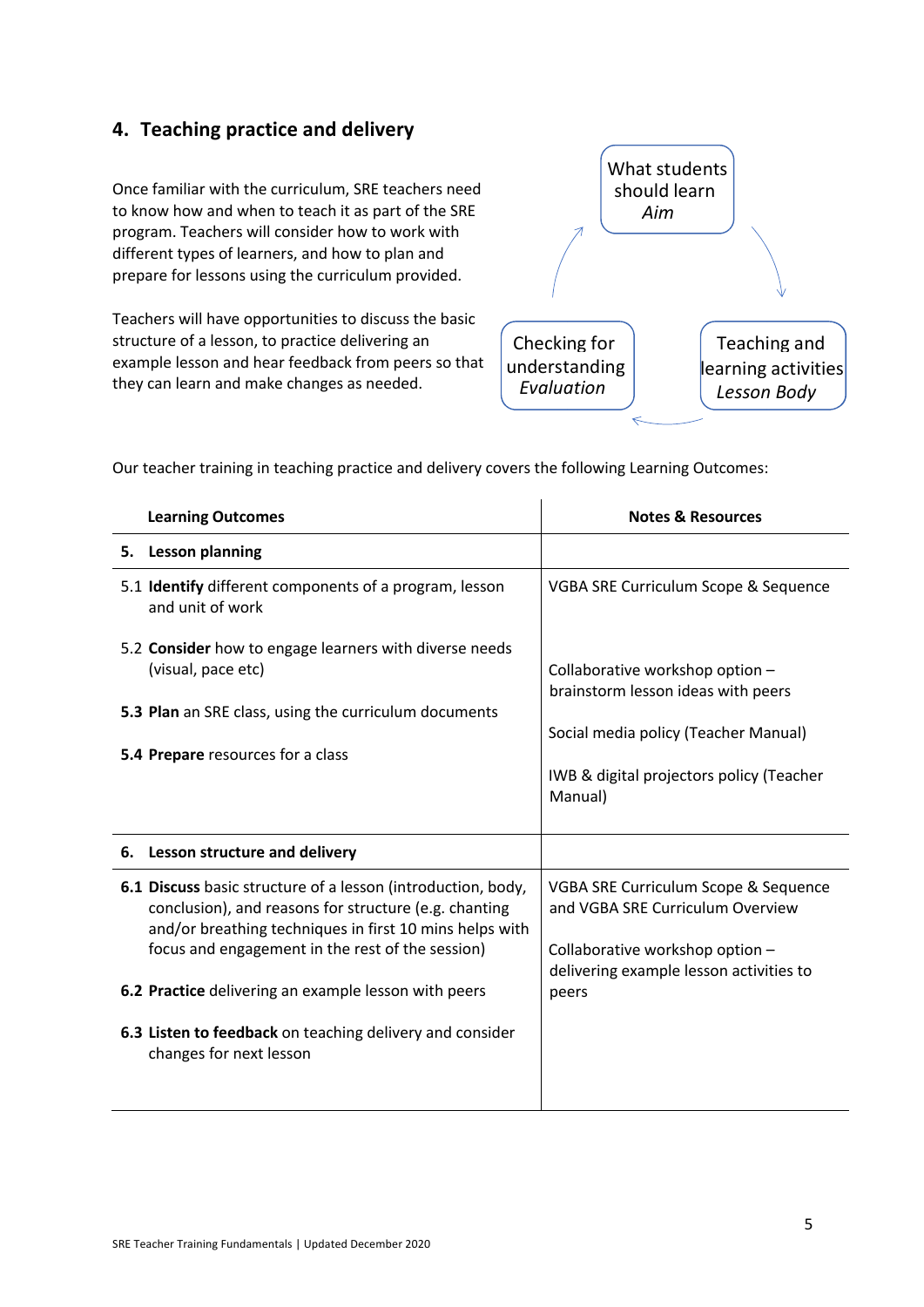#### **5. Professional learning and development**

Finally, SRE teachers learn how to reflect and self-evaluate in their teaching. VGBA has developed a Teaching Review Process to help structure and support this in more detail.

All SRE teachers are encouraged to discuss, share and problem-solve any challenges in their teaching as part of a supportive SRE community.



Our teacher training in professional learning and development covers the following Learning Outcomes:

|                                                                                                                | <b>Notes &amp; Resources</b>            |
|----------------------------------------------------------------------------------------------------------------|-----------------------------------------|
| 7. Teacher self-evaluation                                                                                     |                                         |
| 7.1 Reflect and evaluate teaching delivery, and what could<br>be changed next lesson                           | <b>VGBA SRE Teaching Review Process</b> |
| 7.2 Discuss any requirements for further training,<br>development and support                                  |                                         |
| <b>Annual Assurance Process</b><br>8.                                                                          |                                         |
| 8.1 Discuss what is needed for the Dept of Education from<br>all SRE Approved Providers, and your role in this | Annual Assurance documentation          |